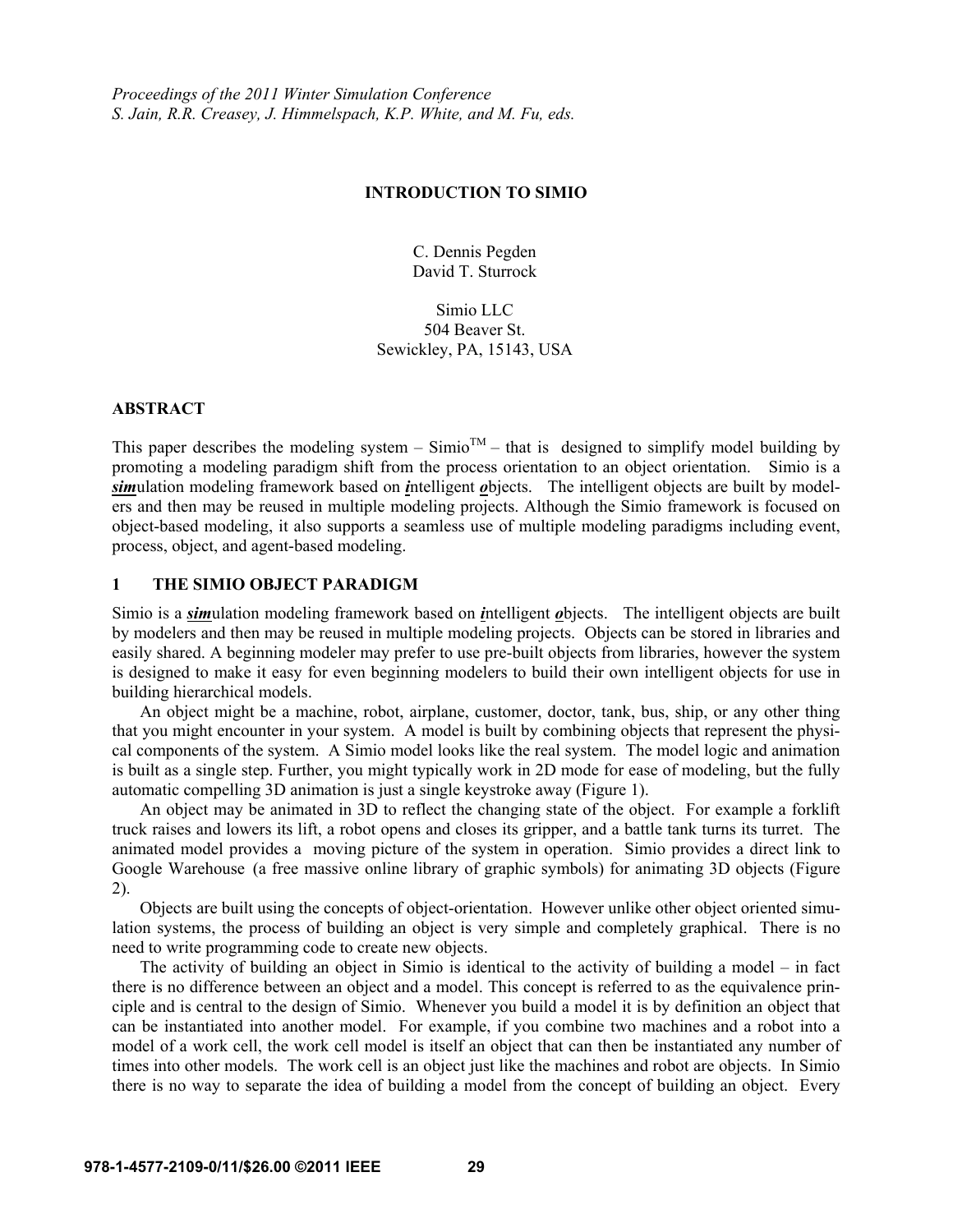model that is built in Simio is automatically a building block that can be used in building higher level models.



Figure 1: Ease of 2D modeling, with compelling 3D presentations



Figure 2: 3D object imported directly into Simio from Google Symbol Warehouse

# **2 THE OBJECT ORIENTED FOUNDATION**

Many popular programming languages such as  $C++$ ,  $C#$ , and Java are all built around the basic principles of object oriented programming (OOP). In this programming paradigm software is constructed as a collection of cooperating *objects* that are instantiated from *classes*. These classes are designed using the core principles of *abstraction*, *encapsulation*, *polymorphism*, *inheritance*, and *composition*.

 The abstraction principle can be summarized as focusing on the essential. The basic principle is to make the classes structure as simple as possible.

 The encapsulation principle specifies that only the object can change its state. Encapsulation seals the implementation of the object class from the outside world.

 Polymorphism provides a consistent method for messages to trigger object actions. Each object class decides how to respond to a specific message.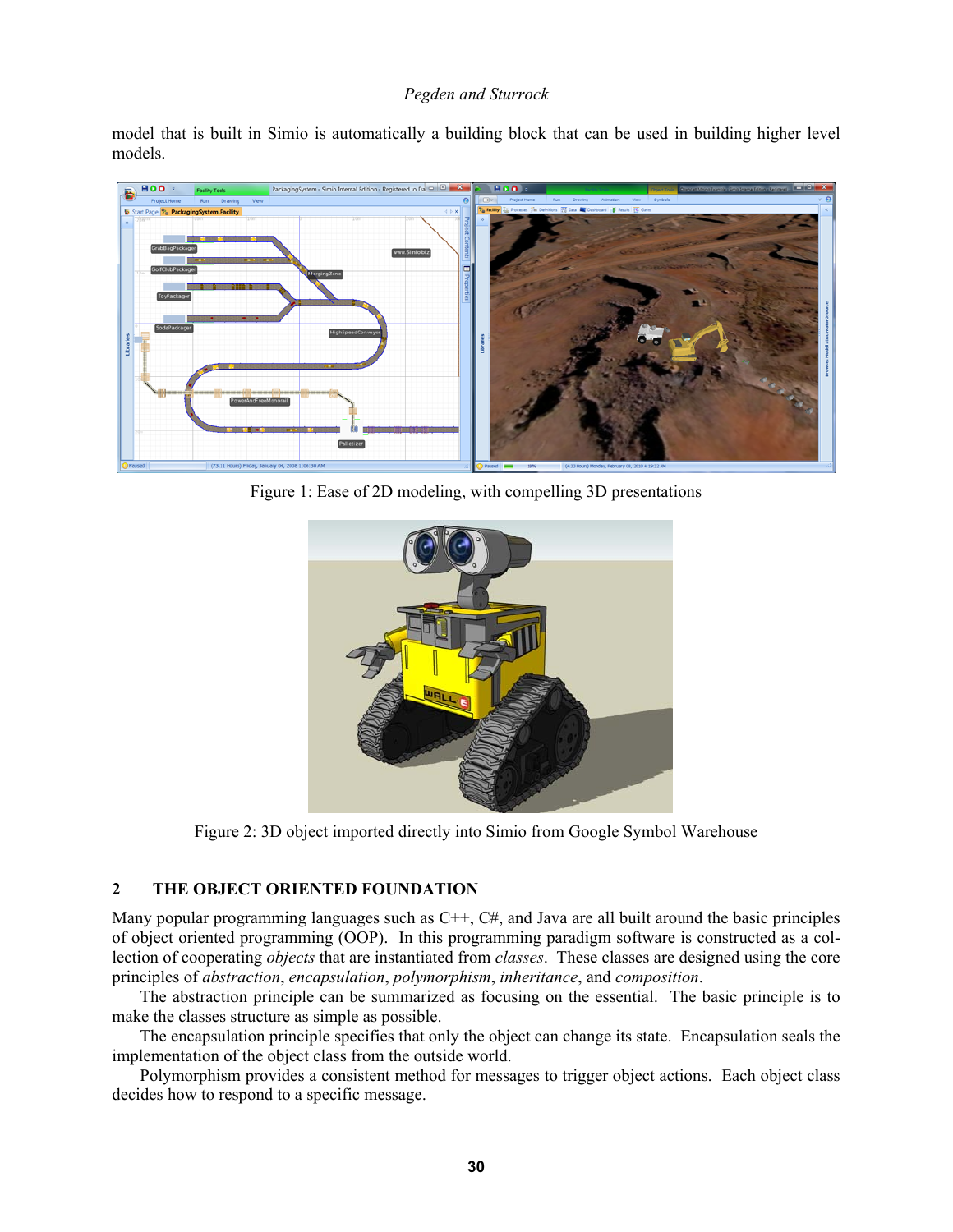Inheritance is a key concept that allows new object classes to be derived from existing object classes: this is sometimes referred to as the "is-a" relationship. This is also referred to as *sub-classing* since we are creating a more specialized class of an object. Sub-classing typically allows the object behavior to be extended with new logic, and also modified by overriding some of the existing logic.

 Composition allows new object classes to be built by combining existing object classes: this is sometimes referred to as the "has-a" relationship. Objects become building blocks for creating higher level objects.

 It is interesting to note that the roots of these ideas date back to the early 1960's with the Simula 67 simulation modeling tool. This modeling tool was created by Kristen Nygaard and Ole-Johan Dahl (1962) of the Norwegian Computing Center in Oslo to model the behavior of ships. They introduced the basic concepts of creating classes of objects that own their data and behavior, and could be instantiated into other objects. This was the birth of hierarchical modeling and object-oriented programming.

 Many people assume that object-oriented programming concepts were developed within the programming world; however this was not the case. These principles were developed for building simulation models, and then adopted by the programming world.

 Although the simulation world created the original object-oriented concepts, it has yet to produce an object-oriented modeling framework that practitioners have widely embraced. Although there have been a number of attempts to provide such a framework, in the end practitioners have for the most part stuck to their proven process orientation for modeling. One of the big reasons for this is that most past attempts have simply been object-oriented programming libraries that require the user to step back in time 25 years and again code their models and/or objects in a programming language.

## **3 THE SIMIO OBJECT FRAMEWORK**

The Simio object framework is built on the same basic principles as object oriented programming languages; however these principles are applied within a modeling framework and not a programming framework. For example the Microsoft development team that designed C# applied these basic principles in the design of that programming language. Although these same principles drive the design of Simio, the result is not a programming language, but rather a graphical modeling system. This distinction is important in understanding the design of Simio.

 Simio is not simply a simulation modeling tool that is programmed in an OOP language (although it is programmed in C#). Likewise it is not simply a set of classes available in an OOP language such as Java or C++ that are useful for building simulation models. Simio is a graphical modeling framework to support the construction of simulation models that is designed around the basic object oriented principles. For example when you create an object such as a "machine" in Simio, the principle of inheritance allows you to create a new class of machines that inherits the base behavior of a "machine", but this behavior can be modified (overridden) and extended. Whereas in a programming language we extend or override behavior by writing methods in a programming language, in Simio we extend or override behavior by adding and overriding graphically defined process models.

 This distinction between object oriented modeling and object oriented programming is crucial. With Simio the skills required to define and add new objects to the system are modeling skills, not programming skills.

## **4 THE ANATOMY OF AN OBJECT (MODEL)**

When you create a model in Simio, you are creating an object class from which multiple instances can be created. This process is referred to as instantiation.

 When you instantiate an object into a model, you may specify *properties* of the object that govern the behavior of this specific instance of this object. For example the properties for a machine might include the setup, processing, and teardown time, along with a bill or materials and an operator required during the setup. The creator of the object decides on the number and the meaning of the properties. The prop-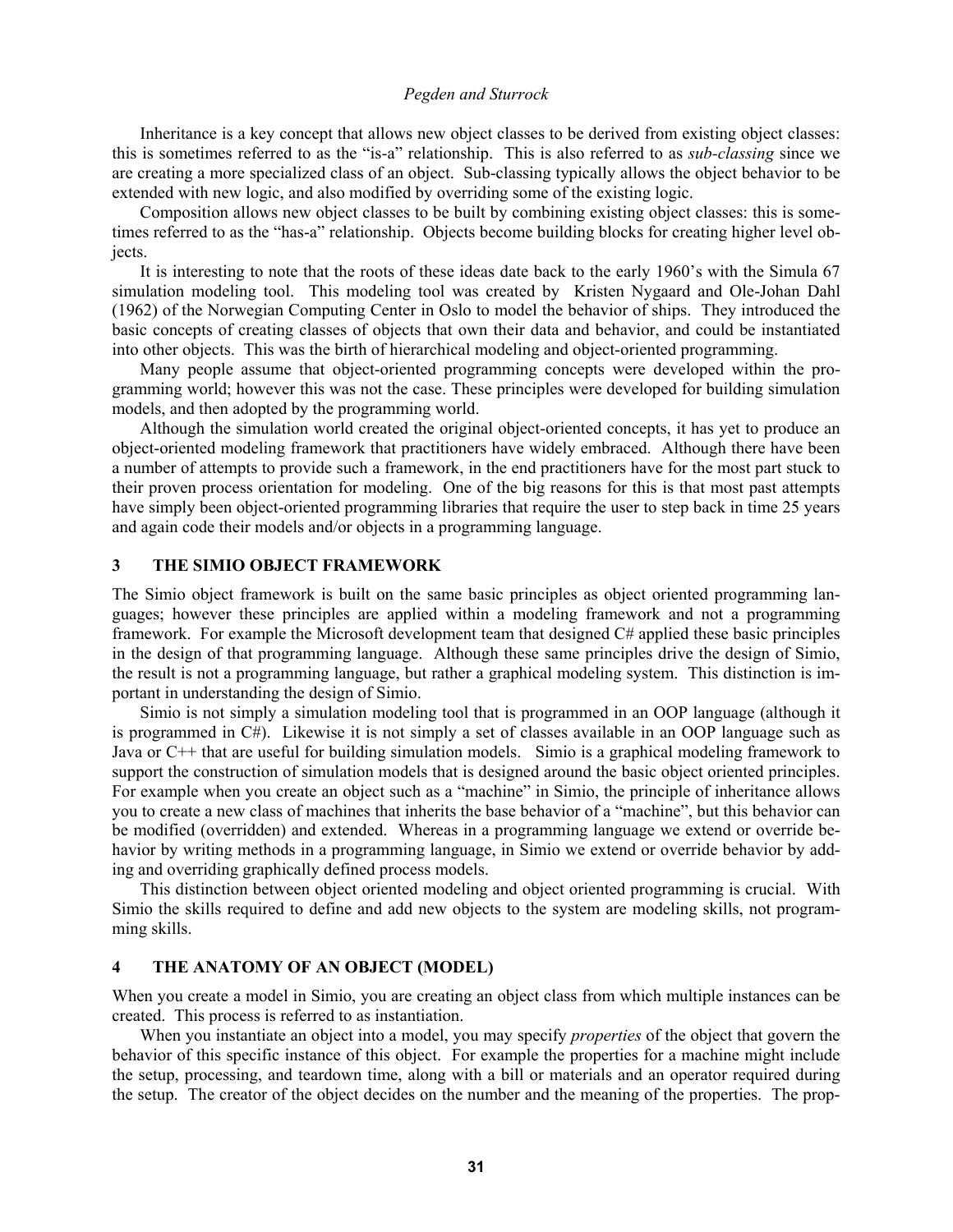erties in Simio are strongly typed and can represent numeric values, Booleans, strings, object references, dates and times, etc. Since any model that you build is by definition an object, you have the opportunity to parameterize your model through properties as well.

 It should be noted that instantiating a model is not the same as copying or cloning the model. When a model is used as a building block in the construction of other models it may be instantiated many times in many different models. The model instance simply holds a reference to the one model definition that is used over and over again. The instance also holds the property values since these are unique to each instance. However the model logic is shared by all instances. Regardless of how many instances are created, there is only one class definition of the object, and each instance refers back to this single definition. Each instance holds the properties that are unique to that instance, but looks back to the definition to get its underlying behavior. If the behavior in the definition is changed then all instances automatically make use of this new behavior.

 In addition to properties, objects also have *states*. States are also strongly typed but always map to a numeric value. For example the Booleans true and false map to 1 and 0, and an enumerated list of state names map to the list index position  $(0, 1, \ldots, N)$  in the list. A state changes as a result of the execution of the logic inside the object. Properties can be thought of as inputs to an object, and states can be thought of as output responses that change throughout the execution of the object logic. A state might represent a count of completed parts, the status of a machine selected from an enumerated state list, the temperature of an ingot heating in a furnace, the level of oil in a ship being filled, or the accumulation level on a conveyor belt.

 There are two basic types of states: discrete and continuous. A discrete state is a value that only changes at event times (customer arrival, machine breakdown, etc.) A continuous state (e.g. tank level, position of a cart, etc.) has a value that changes continuously over time.

#### **5 THREE OBJECT TIERS**

One of the important and unique internal design features of Simio is the use of a three tier object structure that separates an object into an object definition, object instance, and object realization. The object definition specifies the object behavior and it is shared by all instances of the object. An object instance is simply an instance of that object within a parent object definition (e.g., a lathe machine instance is placed inside a work cell definition). The object instance defines the property values for each individual instance of the object and this instance data is in turn shared by all object realizations.

 The object realization is used to represent a specific realization of an instance within an expanded model hierarchy. For example, each time a new work cell instance is placed in a parent object definition (e.g., a production line) it creates the need for a new realization for the embedded lathe. Although the work cell definition is built from a single lathe instance, this single lathe instance cannot hold the state values corresponding to multiple lathe realizations that result from multiple instances of the work cell. The object realizations provide the mechanism for holding this hierarchical state information in a very compact form. The object realizations are only created during model execution and hold only the model state variables and a reference to their parent object instance. This is a highly efficient structure that is crucial for large scale applications such as agent-based models that can have many thousands of object realizations.

# **6 THREE WAYS TO BUILD OBJECT DEFINITIONS**

The previous example in which we defined a new object definition (work cell) by combining other objects (machines and a robot) is one example of how we can create object definitions in Simio. This type of object is called a *composed object* because we create this object by combining two or more *component* objects. This object building approach is fully hierarchical, i.e., a composed object can be used as a component object in building higher level objects. This is only one way of building objects in Simio - there are two other important methods.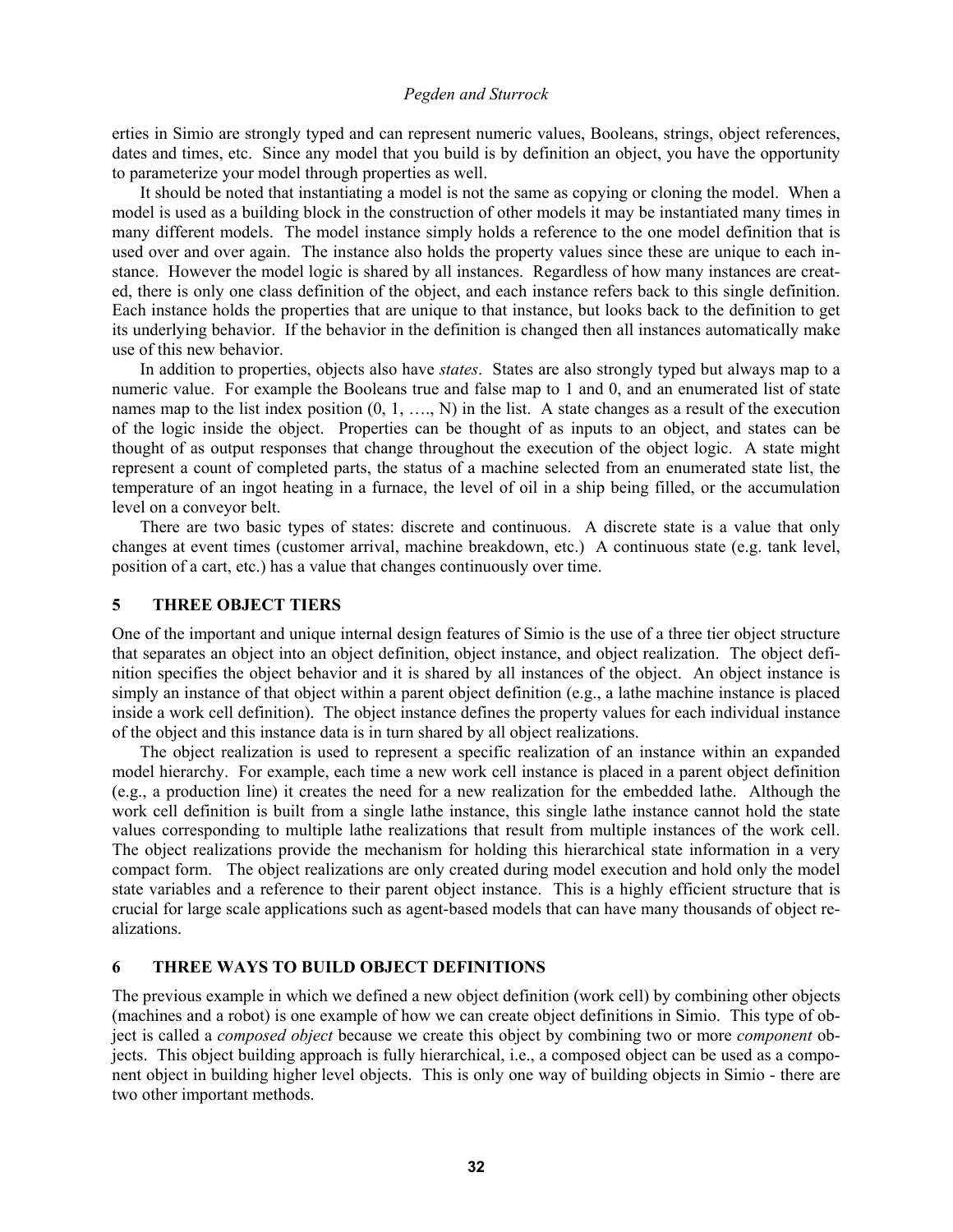The most basic method for creating objects in Simio is by defining the logical processes that alter their state in response to events. For example, a machine object might be built by defining the processes that alter the machine state as events occur such as part arrival, tool breakdown, etc. This type of modeling is similar to the process modeling done in traditional modeling systems in use today such as Arena or GPSS. An object that is defined by describing its native processes is called a *base object*. A base object can in turn be used as a component object for building higher level objects.

 The final method for building objects in Simio is based on the concept of inheritance. In this case we create an object from an existing object by overriding (i.e., replacing) one or more processes within the object, or adding additional processes to extend its behavior. In other words we start with an object that is almost what we want, and then we modify and extend it as necessary to make it serve our own purpose. For example, we might build a specialized drill object from a generalized machine object by adding additional processes to handle the failure and replacement of the drill bit. An object that is built in this way is referred to as a *derived object* because it is sub-classed from an existing object.

 Regardless which method is used to create an object, once created it is used in exactly the same way. An object can be instantiated any number of times into a model. You simply select the object of interest and place it (instantiate it) into your model.

## **7 OBJECT CLASS**

There are six basic classes of objects in Simio (Figure 3). These six classes of objects provide a starting point for creating intelligent objects within Simio. By default, all six of these classes of objects have very little native intelligence, but all have the ability to gain intelligence. You build intelligent versions of these objects by modeling their behavior as a collection of event driven processes.



Figure 3: Basic Simio object classes

 The first class is the *fixed object*. This object has a fixed location in the model and is used to represent the things in your system that do not move from one location to another. Fixed objects are used to represent stationary equipment such as machines, fueling stations, etc.

 *Agents* are objects that can freely move through 3-dimensional space. Agents are also typically used for developing agent-based models. This modeling view is useful for studying systems that are composed of many independently acting intelligent objects that interact with each other and in so doing create the overall system behavior. Examples of applications include market acceptance of a new product or service, or population growth of competing species within an environment.

 An *entity* is sub-classed from the Agent class and has one important added behavior. Entities can move through the system from object to object over a network of links and nodes. Examples of entities include customers in a service system, work pieces in a manufacturing system, ships in a transportation system, tanks in a combat system, and doctors, nurses, and patients in a health delivery system.

 Note that in traditional modeling systems the entities are passive and are acted upon by the model processes. However in Simio the entities can have intelligence and control their own behavior.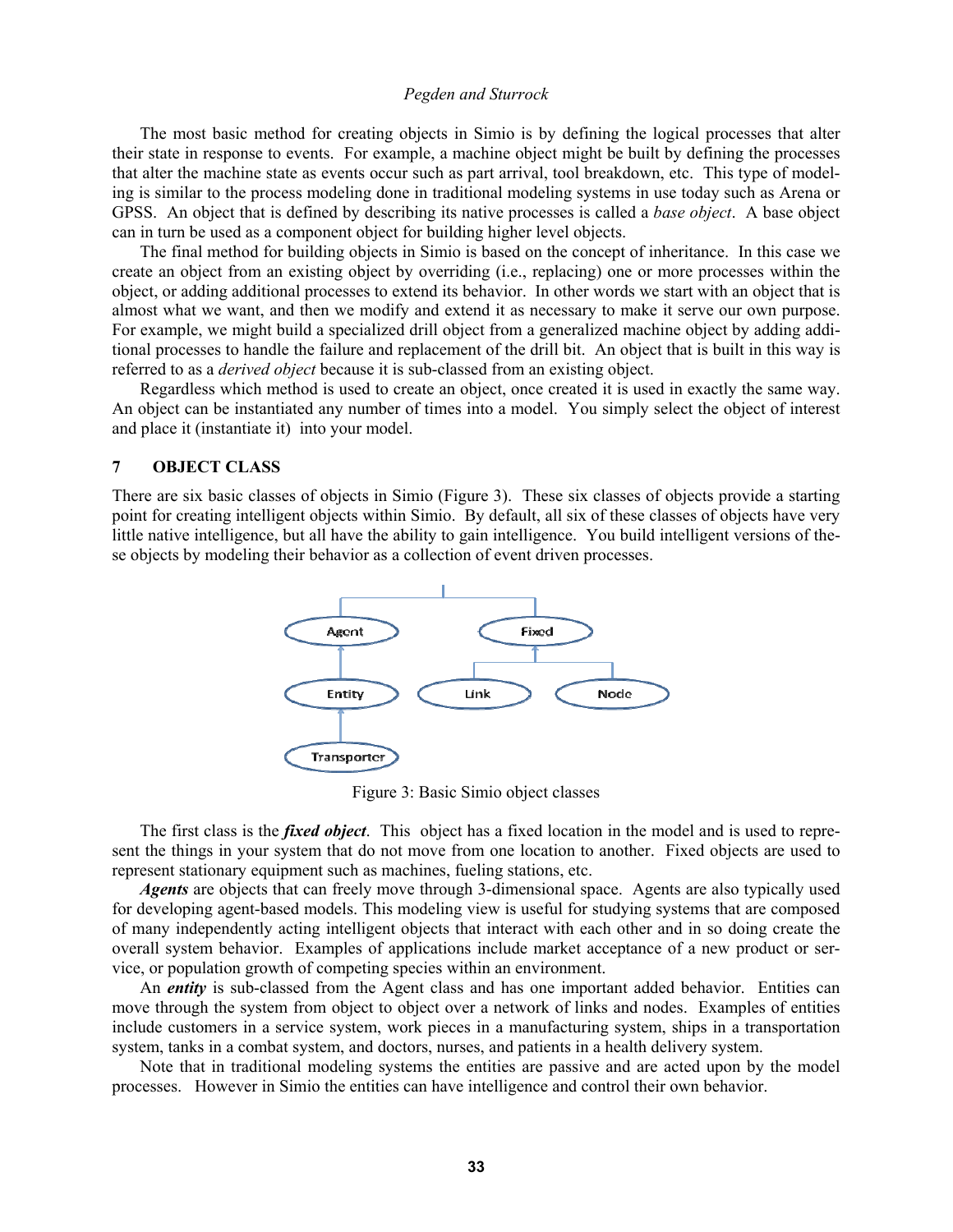*Link* and *node* objects are used to build networks over which entities may flow. A link defines a pathway for entity movement between objects. A node defines a starting or ending point for a link. Links and nodes can be combined together into complex networks. Although the base link has little intelligence we can add behavior to allow it to model unconstrained flow, congested traffic flow, or complex material handling systems such as accumulating conveyors or power and free systems.

 The final class of object is a *transporter* and is sub-classed from the entity class. A transporter is an entity that has the added capability to pickup, carry, and drop off one or more other entities. By default transporters have none of this behavior, but by adding model logic to this class we can create a wide range of transporter behaviors. A transporter can model a taxi cab, bus, AGV, subway car, forklift truck, or any other object that has the ability to carry other entities from one location to another.

 A key feature of Simio is the ability to create a wide range of object behaviors from these six basic classes. The Simio modeling framework is application domain neutral  $-$  i.e., these six basic classes are not specific to manufacturing, service systems, healthcare, military, etc. However it is easy to build application focused libraries comprised of intelligent objects from these six classes designed for specific application. For example it is relatively simple to build an object (in this case a link) that represents a complex accumulating conveyor for use in manufacturing applications. The design philosophy of Simio directs that this type of domain specific logic belongs in the objects that are built by users, and not programmed into the core system.

## **8 CREATING INTELLIGENT OBJECTS WITH PROCESSES**

Modeling in Simio begins with base objects  $-$  it is the foundation on which higher level objects are built. A base object in Simio is a fixed object, agent, entity, link, node, or transporter that has intelligence added by one or more processes. Processes give an object its intelligence by defining the logic that is executed in response to events.

 Each process is a sequence of process steps that is triggered by an event and is executed by a *token*. A token is released at the start of the process and is simply a thread of execution (similar to entities in Arena). A token may have properties (input parameters) and states (runtime changeable values) that control the execution of the process steps. You can define your own classes of tokens that have different combinations of properties and states.

 The modeling power of Simio comes from the set of events that are automatically triggered for the six basic classes of objects, along with the process steps that are available to model state changes that occur in response to these events. Fully mastering the art of building intelligent objects involves learning the events and the collection of available process steps, along with the knowledge and experience of how to combine these steps to represent complex logic.

 Each step in Simio models a simple process such as holding the token for a time delay, seizing/releasing of a resource, waiting for an event to occur, assigning a new value to a state, or deciding between alternate flow paths (Figure 4). Some steps (e.g., *Delay*) are general purpose steps that are useful in modeling objects, links, entities, transporters, agents, and groups. Other steps are only useful for specific objects. For example, the *Pickup* and *Dropoff* steps are only useful for adding intelligence to transporters and the *Engage* and *Disengage* steps are only useful in adding intelligence to Links.

 Each object class has its own set of events. For example, a link provides events that fire when entities enter and leave the link, merge fully onto the link, collide with or separate from other entities that reside on the link, move within a specified range of another entity, etc. By providing model logic to respond to these events we can completely control the movement of entities across the link. For example, to add accumulation logic to the link we simply write a small process that its triggered when an entity collides with the entity it is following, and reassigns the speed of the entity to match the speed of the entity that it is following.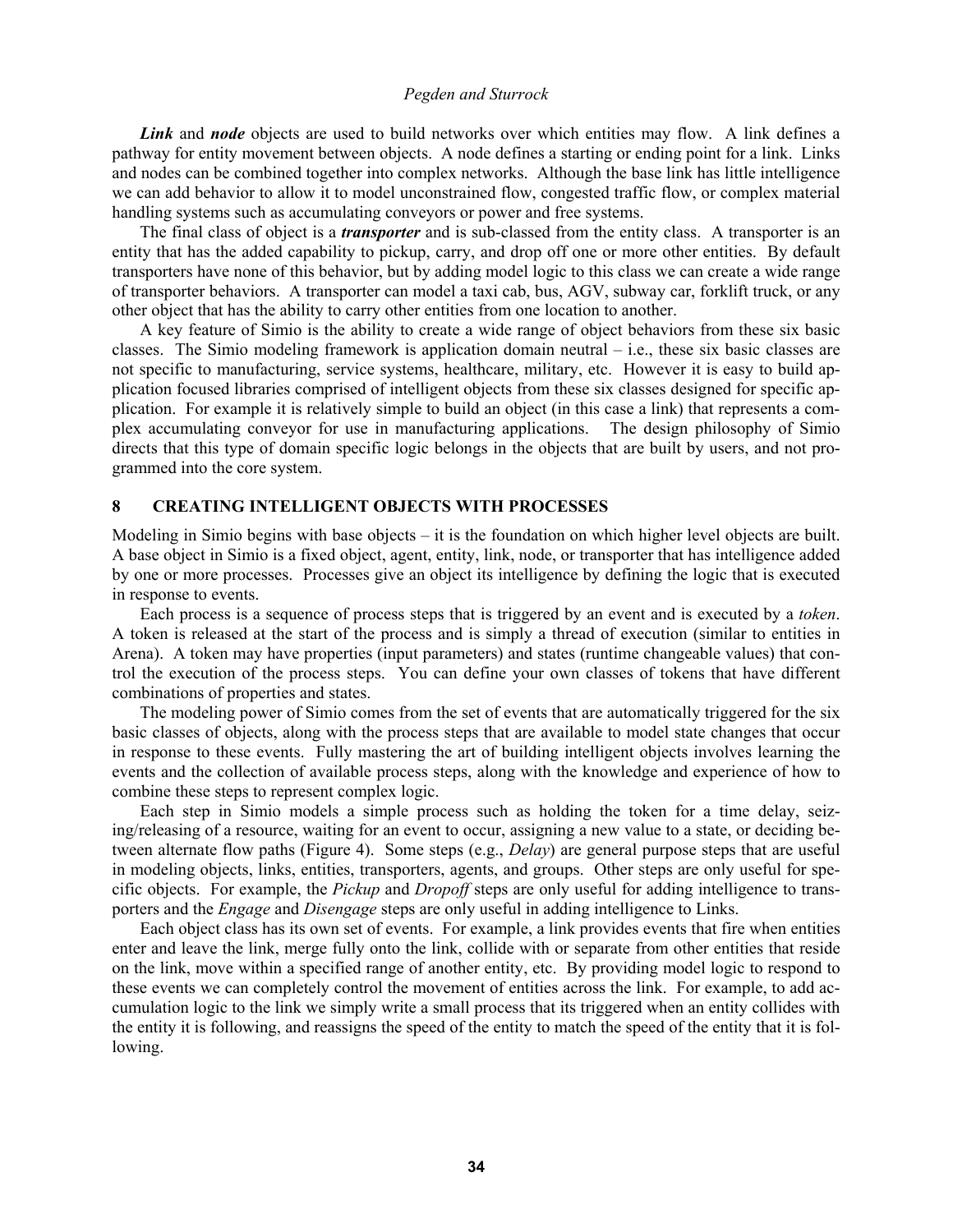

Figure 4: Graphical Process Definition

 The process steps that are used to define the underlying logic for an object are stateless – i.e., they have properties (input parameters) but no states (output responses). This is important because this means that a single copy of the process can be held by the object class definition, and shared by an arbitrary number of object instances. If the process logic is changed, this fact is automatically reflected by all instances of the object.

 The states for an object instance are held in *elements*. Elements define the dynamic components of an object and may have both properties (input parameters) and states (runtime changeable values). Within an object the tokens may execute steps that change the states of the elements that are owned by the object.

 An example of an element is the station that defines a location within an object. Stations are also used to define entry and exit points into and out of an object. Entities can transfer into and out of stations (using the Transfer step), and a station maintains a queue of entities currently in the station as well as entities waiting to transfer into the station. A station has a capacity that limits transfers into a station. Hence an entity arriving to an object over a link can only exit the link and enter the object if the entry station for the object has capacity available.

# **9 FINITE CAPACITY SCHEDULING**

Although simulation has traditionally been applied to the design problem, it can also be used on an operational basis to generate production schedules for the factory floor. When used in this mode, simulation is a Finite Capacity Scheduler (FCS) and provides an alternative to other FCS methods such as optimization algorithms and job-at-a-time sequencers. However simulation based FCS has a number of important advantages (e.g., speed of execution and flexible scheduling logic) that make it a powerful solution for scheduling applications

 Simulation provides a simple yet flexible method for generating a finite capacity schedule for the factory floor. The basic approach with simulation-based scheduling is to run the factory model using the starting state of the factory and the set of planned orders to be produced. Decision rules are incorporated into the model to make job selection, resource selection, and routing decisions. The simulation constructs a schedule by simulating the flow of work through the facility and making "smart" decisions based on the scheduling rules specified. The simulation results are typically displayed as jobs loaded on interactive Gantt chart that can be further manipulated by the user. There are a large number of rules that can be applied within a simulation model to generate different types of schedules focused on measures such as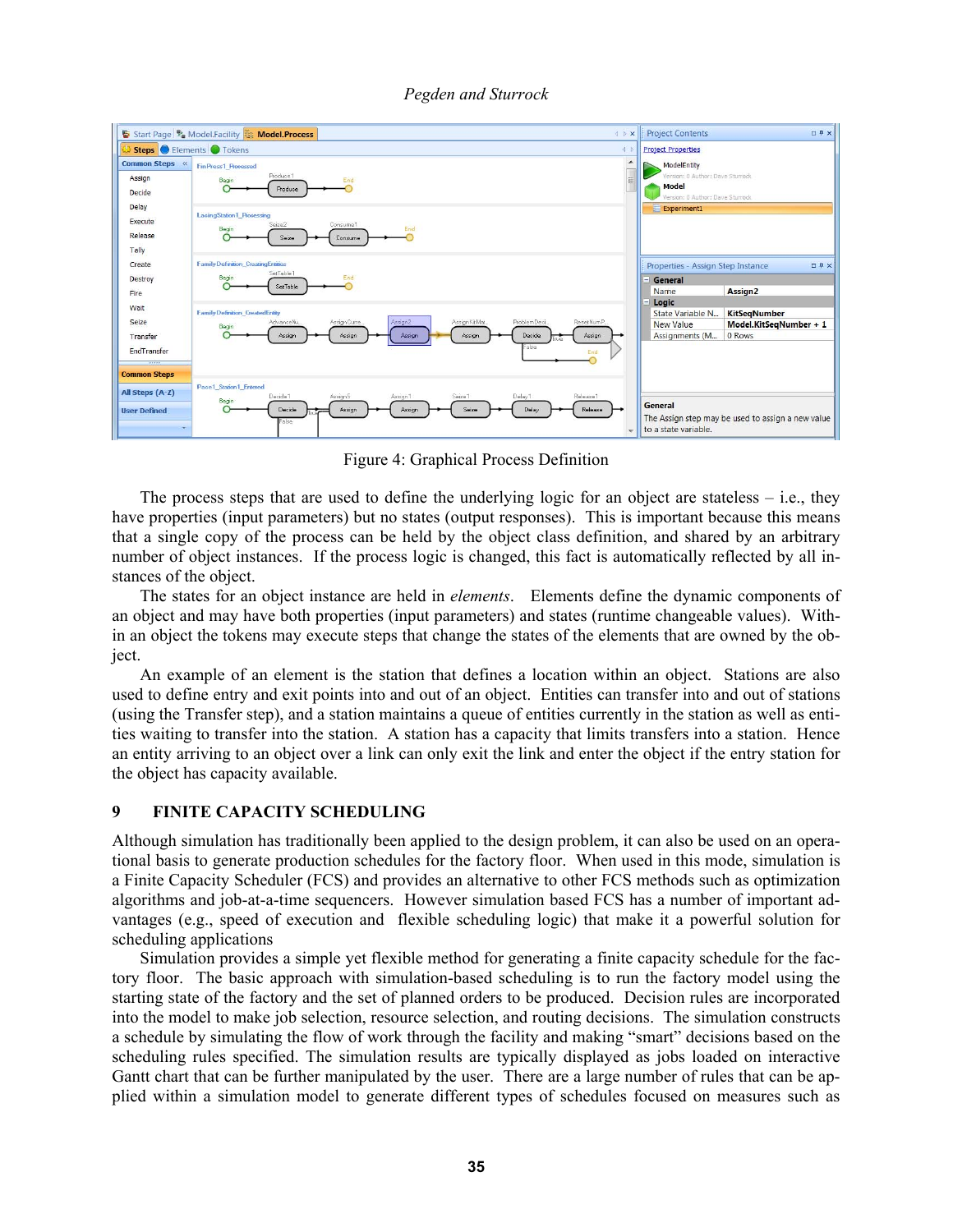maximizing throughput, maintaining high utilization on a bottleneck, minimizing changeovers, or meeting specified due dates.

 Because of the special requirements imposed by scheduling applications (e.g., the need for specialized decision rules and the need to view the results in the form of an interactive Gantt chart), simulationbased scheduling applications have typically employed specialized simulators specifically designed for this application area. The problem with this approach is that the specialized simulators have built-in, datadriven factory models that cannot be altered or changed to fit the application. In many cases this built-in model is an overly simplified view of the complexities of the production floor. This *one model fits all* approach severely limits the range of applications for these tools. Some production processes can be adequately represented by this fixed model, but many others cannot.

 Simio takes a different approach by allowing the factory model to be defined using the full generalpurpose modeling power of the tool. Hence the range of applications is no longer restricted by a fixed built-in model that cannot be altered or changed between applications. The complexities of the production process can be fully captured by the user-built Simio model. This not only includes the logic within each work center, but also the material handling required to move jobs between work centers.

 The specialized requirements for FCS applications are addressed by incorporating features into Simio to specifically support the needs of FCS. These features include the support for externally defined job data sets along with very flexible modeling of resources and materials. Although these features are specifically designed to unleash the full modeling power of Simio for FCS applications, they are also useful in general modeling applications.

 A Simio job data set allows a list of jobs to be externally defined for processing by the simulation model. The jobs are defined in a data set containing one or more tables, with relations defined between table columns. The specific schema for holding the job data is arbitrary and can be user defined to match the data schema for the manufacturing data (e.g., an ERP system). The job data typically includes release and due date, job routings, setup and processing times, material requirements, as well as other properties that are relevant to the system of interest.. The objects in Simio can directly reference values specified in the job data set (e.g., processing time) without knowing the schema that was implemented to store the data.

 Any object in Simio can serve as a capacitated resource and can have its own independent behavior. Resources can be selected from a list based on flexible rules such as minimum changeover time or longest idle time. Resources also support very flexible rules (earliest due date, least remaining slack, critical ratio, etc.) for selecting between competing jobs that are waiting to seize the resource. Finally the job usage history for resources can be displayed on an interactive Gantt chart (Figure 5).

 The Materials element in Simio provides direct support to model things that can be consumed and produced during the execution of the model. Materials can also be defined hierarchically to model a traditional Bill of Materials (BOM) for manufacturing applications. Hence a manufacturing step can be modeled as the consumption of a specific list of materials within the hierarchical BOM.

#### **10 SUMMARY**

Simio is a new modeling framework based on the core principles of object oriented modeling. It is unique in the following ways:

- 1. The Simio framework is a graphical object-oriented modeling framework as opposed to simply a set of classes in an object-oriented programming language that are useful for simulation modeling. The graphical modeling framework of Simio fully supports the core principles of object oriented modeling without requiring programming skills to add new objects to the system.
- 2. Simio supports 3D animation as a natural part of the modeling process. Simio provides a direct interface to Google Warehouse to make it easy to incorporate realistic 3D symbols into your model.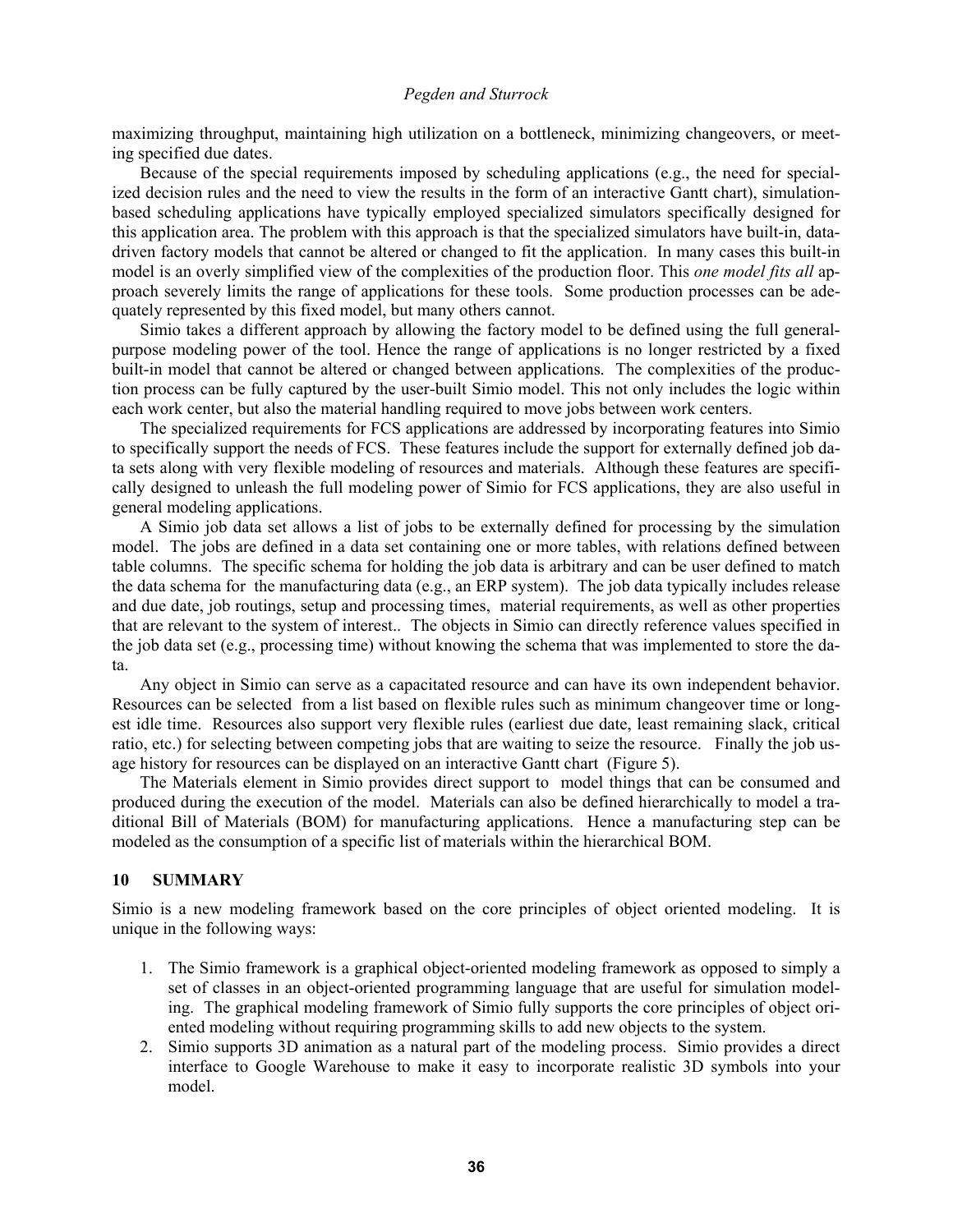| <b>HOO</b><br><b>Gantt Tools</b><br>B                                                                | $\mathbf{x}$<br>$\Box$<br>$\qquad \qquad \Box$<br>GanttExample - Simio Internal Edition - Registered to Dave Sturrock, Simio LLC                                                                                                                    |
|------------------------------------------------------------------------------------------------------|-----------------------------------------------------------------------------------------------------------------------------------------------------------------------------------------------------------------------------------------------------|
| <b>Project Home</b><br>Gantt                                                                         | ⋒                                                                                                                                                                                                                                                   |
| <b>Q</b> Step<br><b>A</b><br><b>D</b> Fast-Forward<br>Window<br><b>Stop</b><br>Run<br><b>C</b> Reset | Zoom In Zoom Out                                                                                                                                                                                                                                    |
| Windows<br><b>Run</b>                                                                                | <b>View</b>                                                                                                                                                                                                                                         |
| <b>GanttExample.Gantt</b><br>봕<br>$\triangleleft$ $\triangleright$ $\times$<br><b>图 Start Page</b>   |                                                                                                                                                                                                                                                     |
| <b>Resources</b><br>Workstation1                                                                     | January 2008<br>ساب 11:00am 02:00am 03:00am 04:00am 05:00am 06:00am 10:00am 03:00am 11:00am 12:00am 03:00am 03:00am 03:00am 0<br>با المسابق المسابق المسابق المسابق المسابق المسابق المسابق المسابق المسابق المسابق المسابق المسابق المسابق الم<br> |
| Workstation2                                                                                         |                                                                                                                                                                                                                                                     |
| Workstation3                                                                                         |                                                                                                                                                                                                                                                     |
| Workstation4<br>Drill                                                                                |                                                                                                                                                                                                                                                     |
| Lathe                                                                                                |                                                                                                                                                                                                                                                     |
| Press                                                                                                |                                                                                                                                                                                                                                                     |
| Parallel1A                                                                                           |                                                                                                                                                                                                                                                     |
| Parallel <sub>2A</sub>                                                                               |                                                                                                                                                                                                                                                     |
| Parallel1B                                                                                           |                                                                                                                                                                                                                                                     |
| Parallel <sub>2B</sub><br>Parallel3                                                                  | ---                                                                                                                                                                                                                                                 |
|                                                                                                      |                                                                                                                                                                                                                                                     |
| <b>O</b> Stopped<br>1%                                                                               | (10.88 Hours) Tuesday, January 01, 2008 10:52:35 AM<br>al.<br>슢                                                                                                                                                                                     |

Figure 5: Sample Gantt Chart in Simio Scheduling Edition

- 3. The Simio framework is domain neutral, and allows objects to be built that support many different application areas. The process modeling features in Simio make it possible to create new objects with complex behavior.
- 4. The Simio framework supports multiple modeling paradigms. The framework supports the modeling of both discrete and continuous systems, and supports an event, process, object, and agent modeling view.
- 5. The Simio framework provides specialized features to directly support applications in emulation and finite capacity scheduling that fully leverage the general modeling capabilities of Simio.

# **REFERENCES AND ADDITIONAL READING**

- Kelton, W. D., J. S. Smith, D. T. Sturrock, and A. Verbraeck. 2010. *Simio and Simulation: Modeling, Analysis, Applications.* 1st ed. New York: McGraw-Hill, Inc
- Nygaard, K and O-J Dahl. 1962. "SIMULA -- An Extension of ALGOL to the Description of Discrete-Event Networks." Presented at the *Second International Conference on Information Processing*.
- Sturrock, D. T. 2011. Success in Simulation, Ongoing blog and discussion. Accessed July 15. http://simio.com/blog/about-this-blog/.

# **AUTHOR BIOGRAPHIES**

**C. DENNIS PEGDEN** is the founder and CEO of Simio LLC. He was the founder and CEO of Systems Modeling Corporation, now part of Rockwell Software, Inc. He has held faculty positions at the University of Alabama in Huntsville and The Pennsylvania State University. He led in the development of the SLAM, SIMAN, Arena, and Simio simulation tools. He is the author/co-author of three textbooks in simulation and has published papers in a number of fields including mathematical programming, queuing, computer arithmetic, scheduling, and simulation. His email is cdpegden@simio.com. Additional company information can be found at www.simio.com.